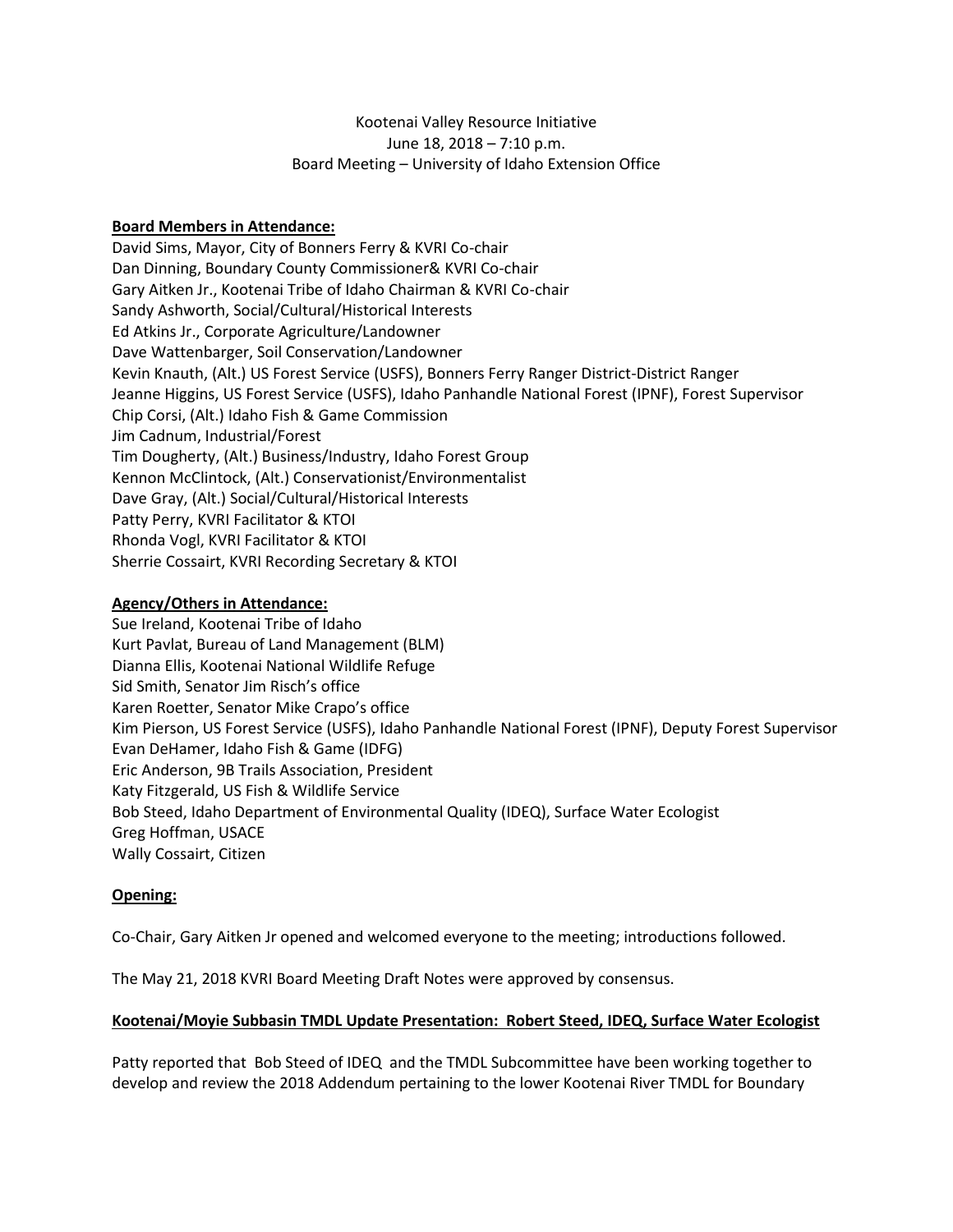Creek and Deep Creek. Bob wanted to present this Addendum tonight to the Board and get the Board's approval before it goes out for public comment.

This KVRI Group is the official Watershed Advisory Group and the TMDL Subcommittee group advises us. KVRI is under the Panhandle Basin Advisory Group.

Bob began his presentation with a short review. In 2006, an assessment of water quality was developed for the Kootenai and Moyie Subbasin, a TMDL (Total Maximum Daily Load) document. They put together the prescriptions for streams listed for sediment and a couple for excess temperature. This 2006 report was done, submitted to EPA and approved in 2007.

In 2014 they worked on other streams (stream details listed on the slide) for temperature only with an addendum that was completed in 2014/15. In 2006, they were innovative in adopting a Potential Natural Vegetation (PNV) approach. It is the potential that the stream had for temperature based on its shade not just the numeric criteria outlined in the Idaho water quality standards.

In 2009, DEQ's PNV's manual provided shade targets based on Idaho plant communities not data borrowed from surrounding states. Boundary Creek and Deep Creek TMDL's were written originally in 2006 with the best available knowledge at the time. Data shows the targets are being met in Boundary Creek and in Deep Creek a load reduction of 4% is needed to meet the PNV targets.

### 2018 TMDL Addendum (Boundary and Deep Creek)

- Currently undergoing technical edits
- Will open a 30 day public comment period
- TMDL Subcommittee meeting if needed; for any comments that need to be addressed before submission
- Submit to EPA for approval

Patty stated that if Bob had not explored the possibility of Potential Natural Vegetation we would not be where we are today. The PNV TMDL in 2006 was very much a pilot project across the state. Bob was the first one to try this and by 2009 the rest of Idaho followed; Kudos to Bob.

Bob also added we get a really good product out of this process. We get a map that shows shade deficit and areas that need improvement and get ideas where it would be good to implement projects where we can increase shade for the streams. Also with improved technology, the data is collected every 15 minutes and is used to find the warmest 7 day average of the year for the monitored streams.

Patty added that Dave W, Jerry Garten, Kevin Greenleaf and Brandon Glaza as well as Bob Steed are responsible for putting those monitors out; IDFG also has monitors in Deep Creek.

Patty asked the Board if there were any concerns or questions with Bob moving the Addendum ahead into Public comment; the Board agreed to move forward.

### *Bob's complete slide presentation is available on the KVRI website at [www.kootenai.org](http://www.kootenai.org/)*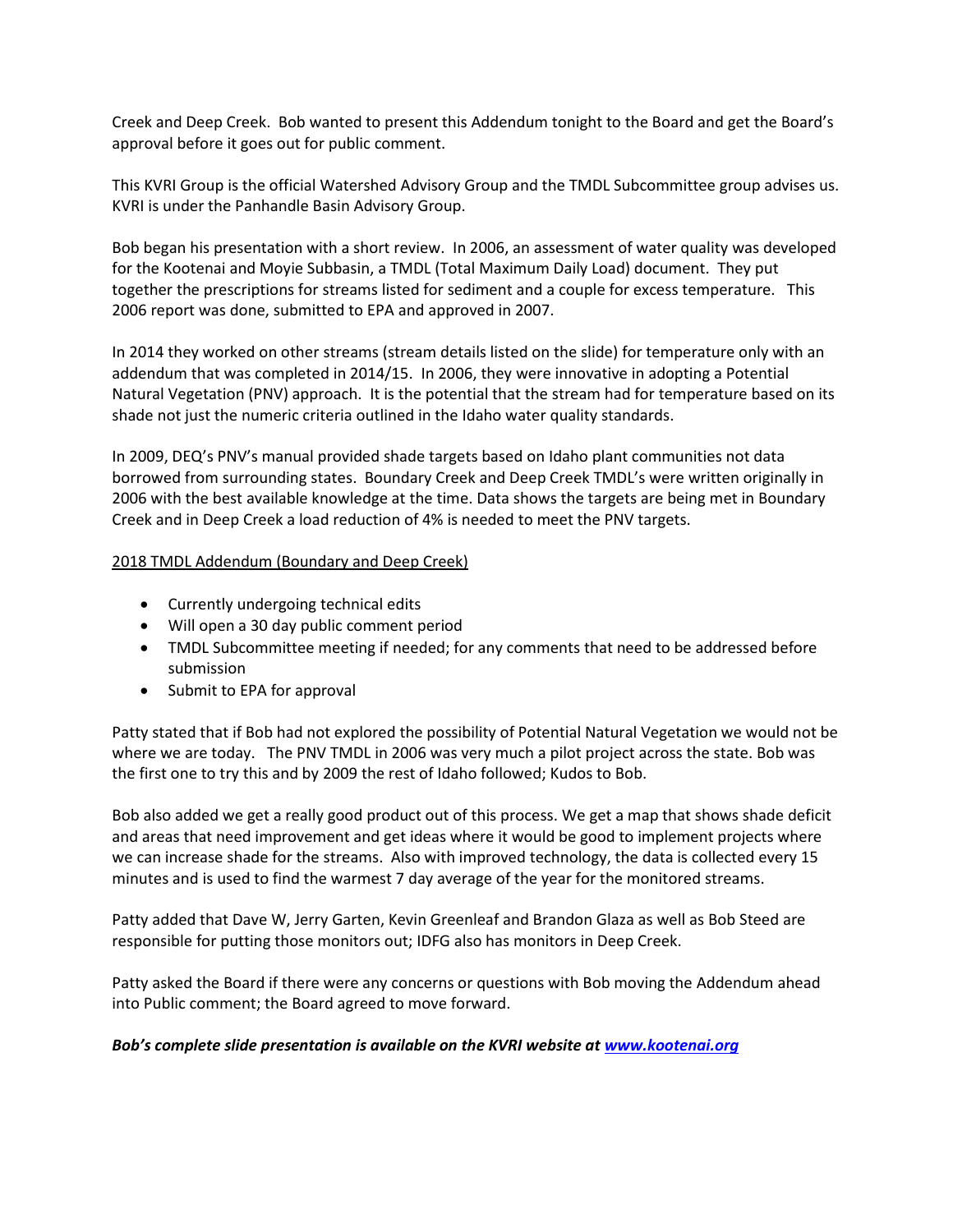## **Kootenai River Habitat Restoration Project Update- Sue Ireland, Kootenai Tribe of Idaho Fish & Wildlife**

"A Natural Balance – Kootenai River Habitat Restoration" by Kyle Flory and Rob Tenas (10 minute version) was viewed followed by Sue's PowerPoint Presentation update on the Kootenai River Habitat Restoration Project.

As the video mentioned this is a multi-year restoration program. Treatments are designed to restore habitat and the food web; those natural processes that are missing with the modern day Libby dam flows, for not only sturgeon but also all native fish species that have been in decline. We can now design habitat to match that flow regime rather than what formed those channels back in the day of flooding and we can create floodplain with the banks and the islands and get some of those functions back.

KRHRP Master Plan

- To restore fish and wildlife populations that looks at each reach of the river, identifies the limiting factors in each reach for all the different species and different ecosystems function
- Has a suite of restoration treatments that can be combined in each of those reaches
- Cost effectiveness
- How many of the limiting factors we can address when we design each years project
- Making sure we are addressing Fish and Wildlife Service ESA requirements under the biological opinion for the operation of the Libby Dam
- Action agencies have the responsibility to provide for things like depth, substrate, velocity to help benefit sturgeon
- Our policy team and technical team meet to make sure we are meeting each other's objectives as well when we design these projects

Braided Reach Restored 2011-2017

- In the Straight Reach, some projects added some substrate and a few different velocity deflectors
- Implemented projects in the Braided Reach area added pools, created floodplain, worked on the bank and flow redirection structures to help maintain those pools
- Working now on the Lower Meander Project, in the Braided Reach area

### Pool Ladder concept:

The Sturgeon are spawning downstream from Bonners Ferry in areas that have a lot of sediment and silt. One of the hypotheses was to see if fish would move upstream to better spawning substrate with the addition of the river restoration projects. The ladder of pools is one of the implementation actions to test that hypothesis. It's also beneficial to other fish species and other parts of the projects help with the different species and life stages. The pool ladder's last rung will be in this year and then all of the other pools have been created. We have data from Idaho Fish and Game that shows they have tracked fish upstream and more fish in numbers than past years.

Lower Meander Project Overview

Biological Objectives: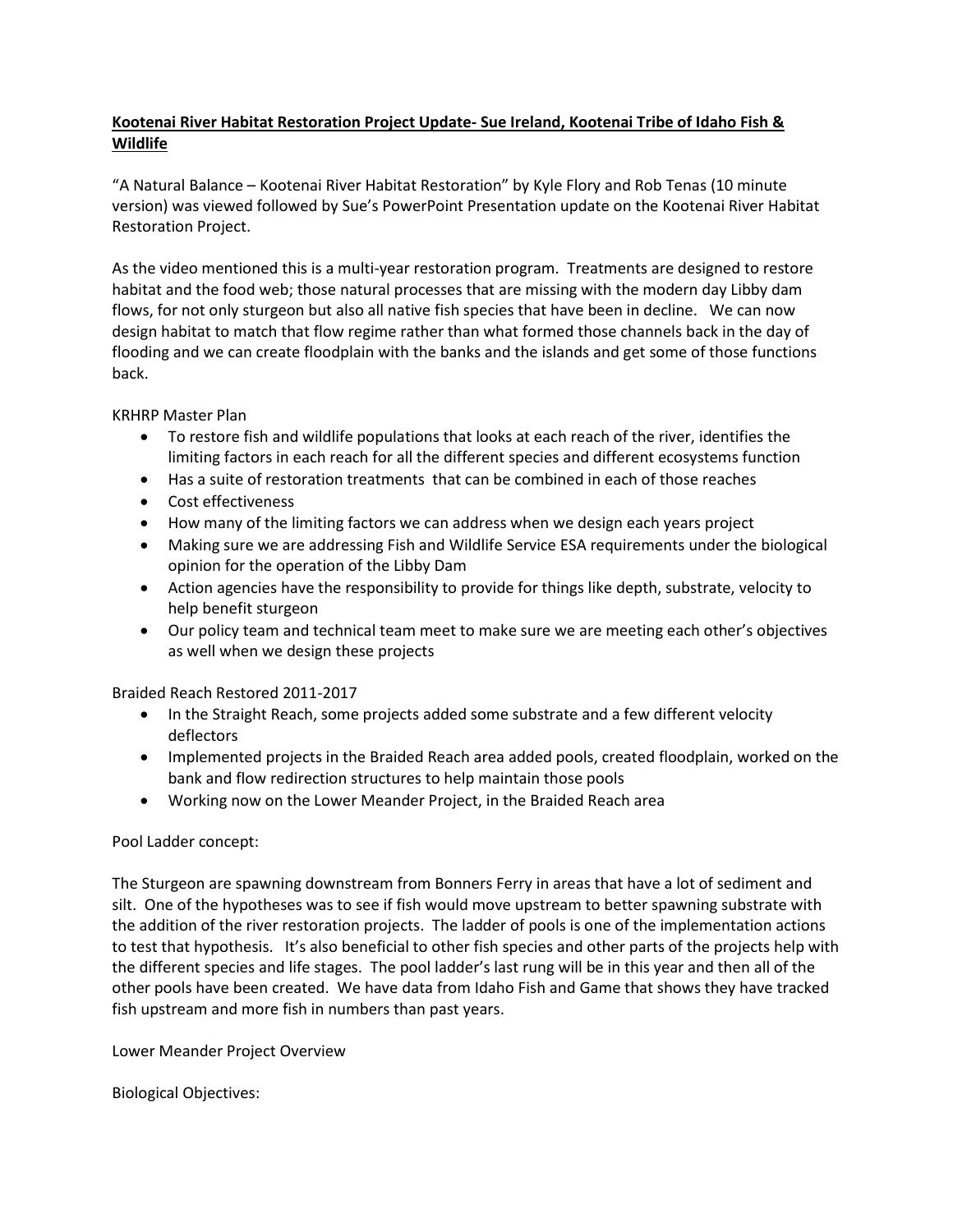- Add the last large deep pool for holding and staging habitat for Sturgeon & Burbot
- Increase riparian vegetation in the floodplain to contribute to the food web
- Increase the habitat complexity and diversity

### Actions:

- Construct pool forming structures
- Excavate/enhance two deep pools
- Using excavated materials add fill and plantings to existing instream islands
- Construct vegetated brush bank structures
- Build wood structures in channels between islands

Sue shared an illustration of a cross section of different actions; changes in river channel explained and an aerial photo of project area, pool excavation, and small wood structures photos.

Lower Meander Site 1 2018, (car body bank)

- Bank grading, wood structure, vegetated brush and bank and revegetation
- Remove car bodies
- One pool forming structure

Bank Restoration and Island Enhancement were explained with detailed photos.

With these projects there has been sediment released during construction. Idaho DEQ has been interested in this project because we have been able to implement the construction and meet the criteria for Idaho DEQ water quality standards using BMP's. We have extensive monitoring records that are kept throughout the process.

Construction schedule:

- Mobilizing in July
- August/September- will be car body removal, bank work and pool digging
- In September we make a request for low flow to USACE, established construction elevation so all the large equipment can be out in the river and know that river levels will be stable
- October /November- implementing the floodplain roughness, planting and fencing, reestablishing the access roads, removing materials
- December demobilization

Questions:

### Pools survival?

They have been monitoring those closely and some of the pools have actually deepened and moved a little bit….they will construct the pool depending on how far out they can get knowing that the river is dynamic and is going to move the river bed around but the pools have been maintained which is really exciting.

How do you know the fish are using the pools?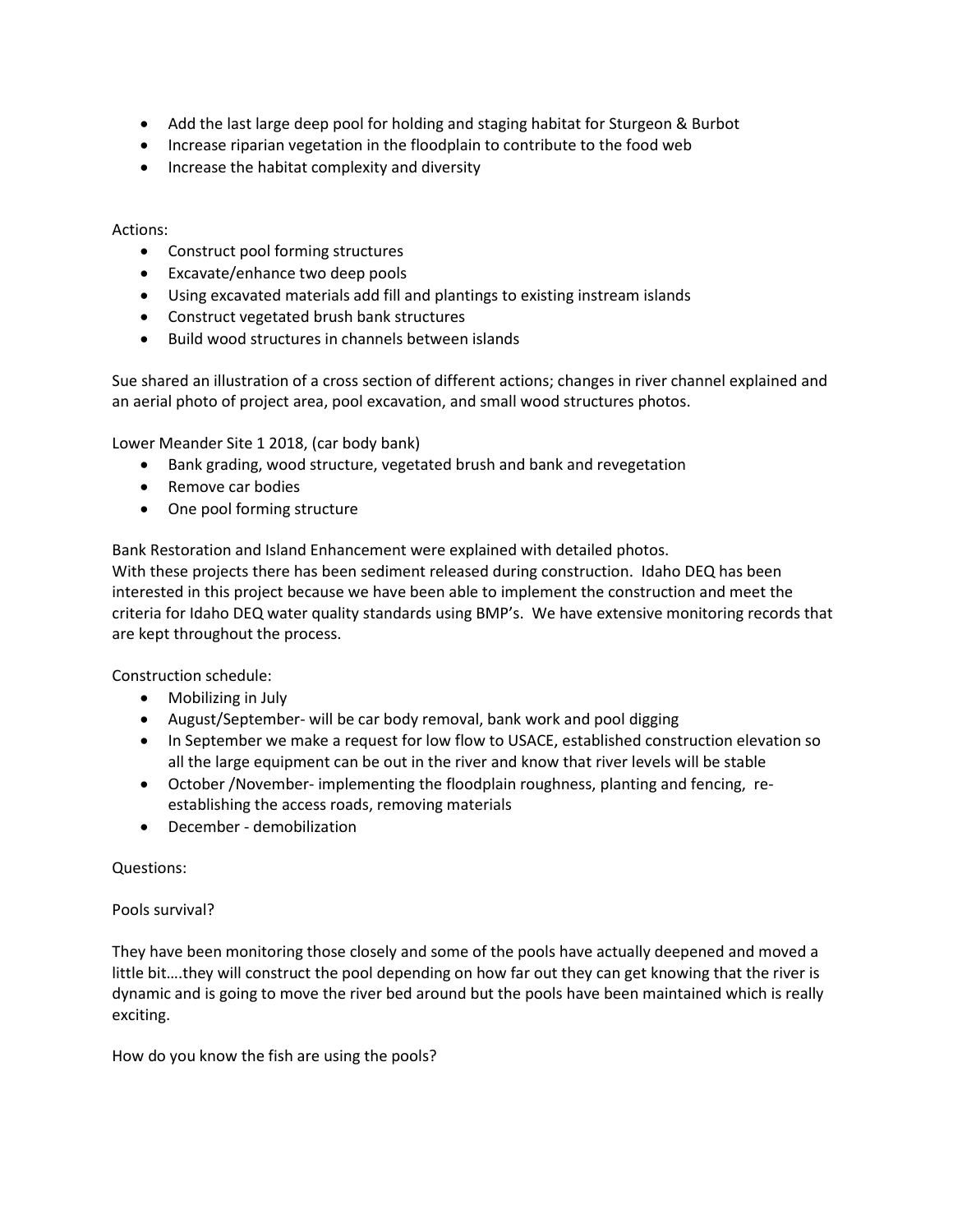Chip C. reported that there is a number of the adult Sturgeon tagged with sonic tags that send signals to receivers in fixed locations but also have people go out with equipment and track the fish. Sue added that there are stations throughout the river that are monitoring stations for the sonic tagged fish that track from Kootenai Falls to Kootenay Lake. They get a good picture of what the fish are doing and their migratory pathways. She also reported that Idaho Fish & Game have been doing reference site monitoring and electrofishing for other species and rainbow trout have increased as well. Another exciting aspect that we've been seeing is Kokanee moving into the newly created/enhanced side channels. Most Burbot do not have sonic tags but the recapture information indicates that they are also using most of the habitat. Chip also added that the Kootenai River in the last ten years has really become a good trout fishery and the Habitat projects are a part of that as well as the nutrient restoration program.

### What is the Nutrient Program?

Libby Dam holds back about 60 % of phosphorous and 25% nitrogen that used to come down the system naturally. So what's happened is that the Kootenai River below the dam has become very sterile. The Nitrogen and phosphorous are the building blocks of the food web. IDFG and the Tribe proposed an experiment in 2005 to add nutrients into the system on the Id/MT border and that experiment has turned out to be very successful. They have a nutrient pumping system that is hydrostatic that adjusts depending on the stage of the river. Nutrient addition occurs from June through September during the growing season. Growing season is important and fine tuning Libby Dam operation with temperatures, adding nutrients, and having habitat is lining up to help the situation as well. Gary A. described the details of monitoring the trophic levels and the positive effect he has observed on the algae and invertebrates.

Chip C. added one last thing worth mentioning. Idaho Fish & Game has collected the first Sturgeon egg upstream from town this spring. It is the first wild spawned Sturgeon egg they've collected above town since the project begun. It is nice to see and hopefully more to come.

## *The KRHRP complete slide presentation is available on the KVRI website at [www.kootenai.org](http://www.kootenai.org/)*

## **2018 Kootenai River White Sturgeon, Libby Dam Operations, Greg Hoffman, USACE**

Greg Hoffman, USACE, presented the Libby Dam Operations update for 2018.

In 2006, legal action led to a settlement agreement by which the Action Agencies (Corps and BPA) were to fully support in good faith all the efforts of the Kootenai Tribe concerning recovery of Kootenai River white sturgeon. The approach the Tribe has taken is holistic and encompassing, not just about one species or one life stage, as it was before. Now there is habitat, nutrients and riparian interface all working together and Libby Dam operations have been a part of that.

The USACE developed a Flow Plan Implementation Protocol (FPIP), and every spring the Tribe, Idaho, Montana, USFWS, BPA, USGS, and Canada work together to plan flow operations for sturgeon spawning and rearing.

Key items of the Flow Plan Implementation Protocol (FPIP)

- Provide peak augmentation flows during the spring
- Gradual reduction in flows to summer levels to enhance riparian plant recruitment
- Optimize temperature at Libby Dam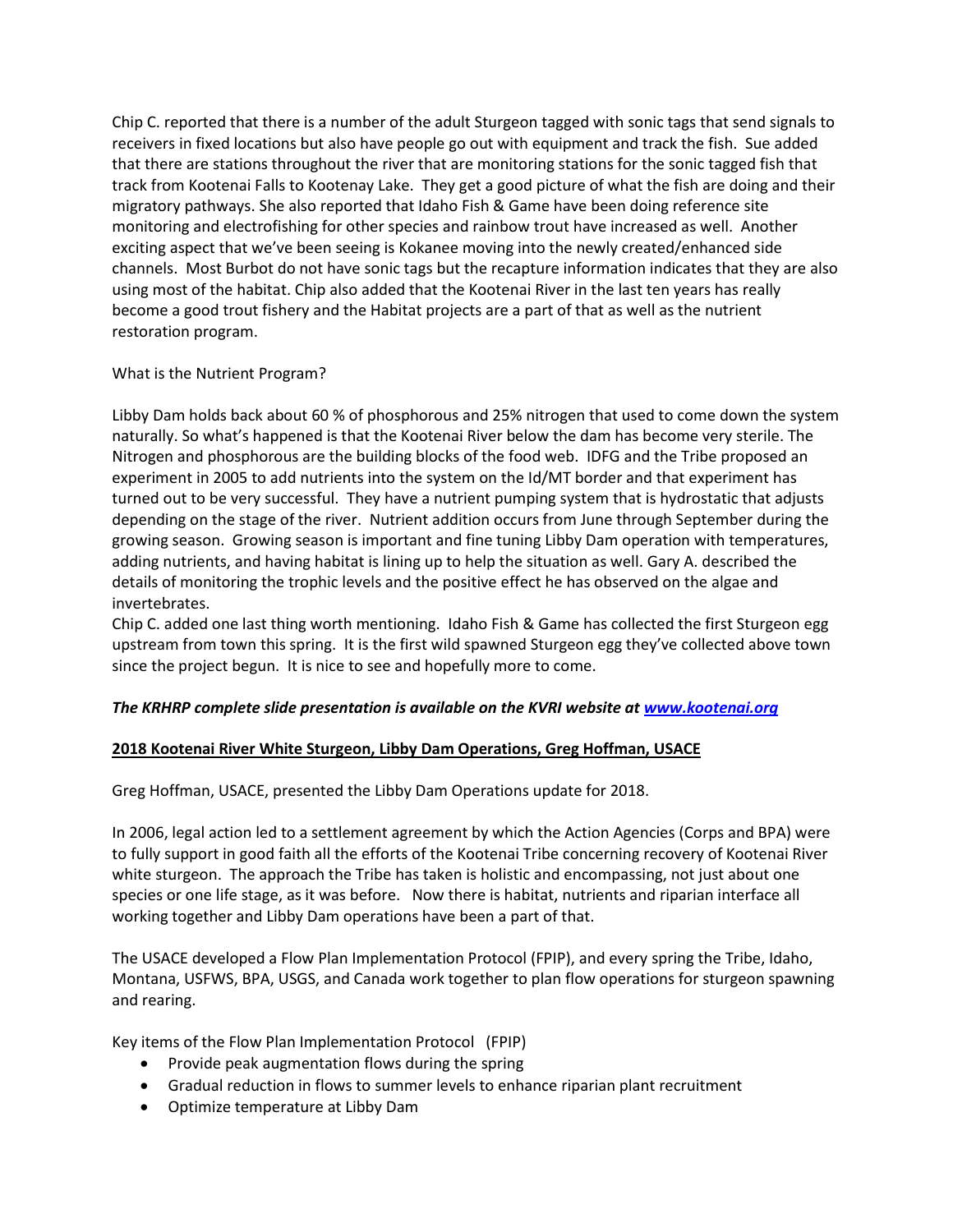Success criteria for interim operation (2008-2009) at Libby Dam

- Migration of 40% of the tagged F4 Fish in the river to the Hwy 95 Bridge or above; and
- Presence of those fish in the reach of river at or above the Hwy 95 Bridge for 5 days or more; and
- Capture > 5 unmarked juveniles of the same cohort in 2009 from 2006 or2007 year classes, when improved temperature control and a descending limb were integral components of sturgeon operation at Libby dam

The success criteria were not met in 2008 or 2009, which led to spill testing at Libby Dam in 2010, 2011 and 2012 (none of which produced "success", either). The other part of that was the Tribe had to have habitat on the ground by 2012 and they did by 2011. Since that time they have been fine tuning what they do at Libby Dam. And all of these things are coming together now.

Each year the goal is to try to match up the altered hydrograph and thermograph because of Libby Dam (Lake Koocanusa is a "heat sink"); trying to provide the optimum flow and temperature for the Sturgeon. The flood stage of the city of Bonners Ferry is always on their mind as the flows are adjusted. The intent is to get the fish to move from spawning downstream from town to upstream to the habitat project areas.

## Spring 2018 operation

- The Corps produces a monthly inflow forecast for Lake Koocanusa to determine storage space that prevents flooding in the spring months and to fill the pool up
- Water for salmon in the main stem of the Columbia comes from Libby Dam also
- The final May forecast is used to determine the sturgeon volume each year
- This year's summer flow should begin in 2 weeks
- Inflow now is 20-30 kcfs

Sue I. added that this year's peak inflow to Koocanusa was over 70kcfs. Below Libby Dam with all the tributaries the flow into the Kootenai River was over 25kcfs. Without Libby Dam in place there would have been 90kcfs coming down the river. In comparison to the flooding in 1948 and 1964, the flows were in excess of 90kcfs. Greg stated that we would have taken a boat to our last KVRI meeting!

Temperature management uses selective withdrawal system (gates) and it is exciting to report that the temperature management is working. They are able to maximize temperature which will maximize growing season. The data show tagged fish are going up stream from town to where they want them to go. Also coordinated Libby Dam operations achieved overland flow through the newly created Nimz Ranch wetland as seen in shared photos from Norm Merz, KTOI.

### *Greg's complete slide presentation is available on the KVRI website a[t www.kootenai.org](http://www.kootenai.org/)*

### **WAC Committee Update-Patty Perry**

Patty reported that the Idaho Transportation Department will be taking down the animal detection system to store. She has been in touch with Bryce Sloan to see if there is anything valuable in the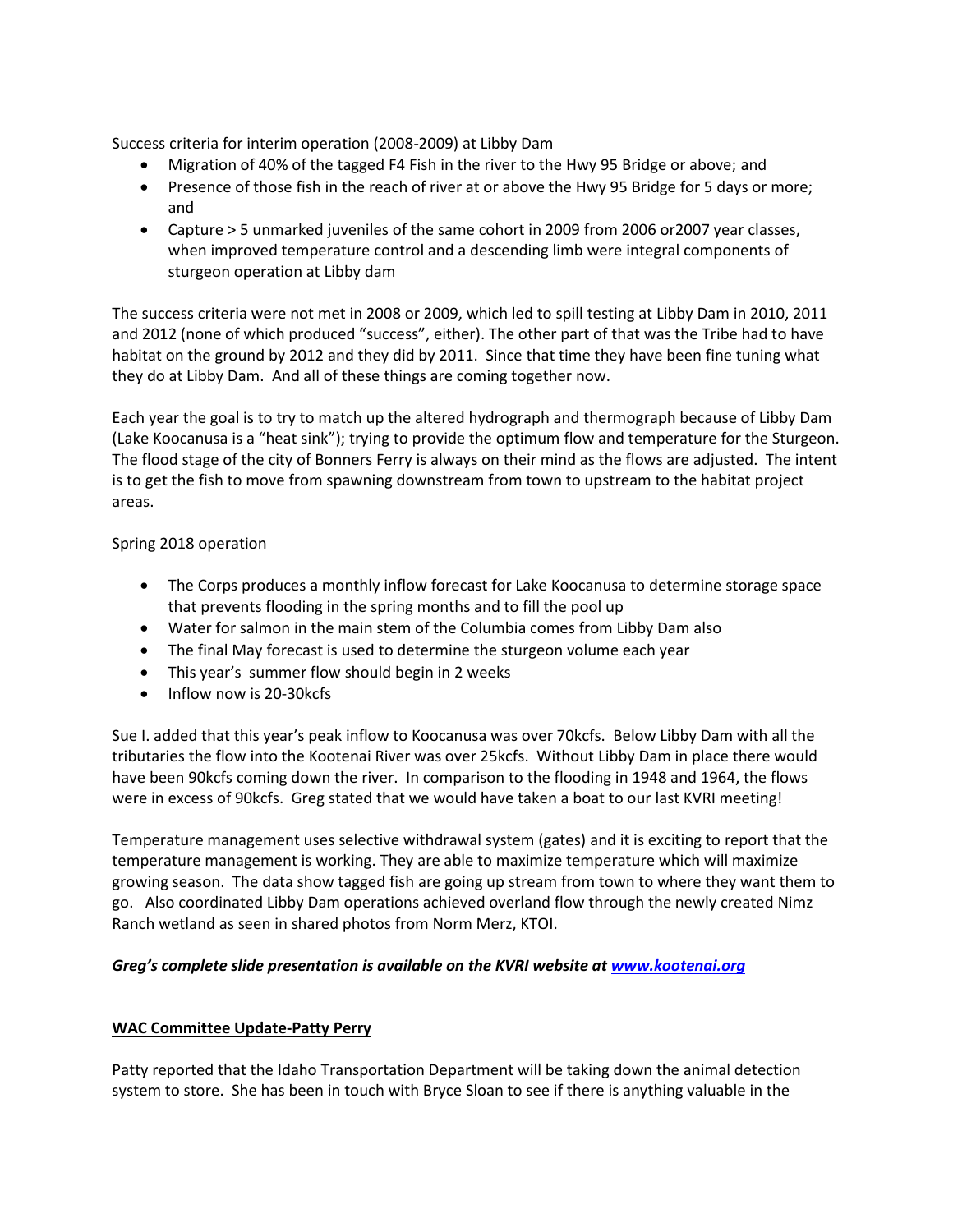system he could use. He says there is but is not in a position to look at it until fall. We were hoping he would buy back some of the system and then we could purchase one more of the wildlife reader boards. We are not sure if that will happen but will keep the Board posted on those developments.

### **TMDL Committee Update-Patty Perry**

Patty's update was to have Bob Steed visit and present the Addendum to the Board, making sure the group was comfortable with moving forward with the Addendum for Deep Creek and Boundary Creek and to also report that the stream monitors are going out again courtesy of the citizen monitoring team. Dave W. added that there could be one more trip to finish that project.

### **Forestry Committee Update-Patty Perry & Kevin Knauth**

# *CFLRP update emailed out to the Board on Tuesday June 19 following the meeting Updated TAPS package information sent to the Board on Thursday June 21*

The Forestry Subcommittee met last week and Kevin K. had the following updates.

### Camp Robin

- Draft EA stage
- Meeting with Jeanne Higgins, Forest Supervisor, July 9
- Release for Comment

### Boulder Project

- Waiting for Biological Opinion from Fish & Wildlife Service; no later than 25<sup>th</sup> of June
- Issue draft decision and start of objection period

## Solomon Lake Campground Project

- Ahead of schedule by almost 2 weeks
- Hauling gravel, new sites, picnic tables, & fire rings
- Should be ready for the  $4<sup>th</sup>$  of July

### Grouse Bear BMU Project

- Draft EA out May 21
- Comment period closing by June 22

### Bog Creek Road Project

- Lots of meetings and discussion going on
- Open House June 21, Thursday 5:30 -7:30 at Bonners Ferry Ranger Station
- Will have stations set up to look at information, no presentation

Patty added that some of us have met with the Border Patrol and USFS although it is not a KVRI project and shared a brief summary of the alternatives:

- Alt 1- no action,
- Alt 2- reopens entire Bog Creek road, closes 26 miles of road to be stored in order to meet Grizzly Bear Access Amendment, and gives access to Border Patrol